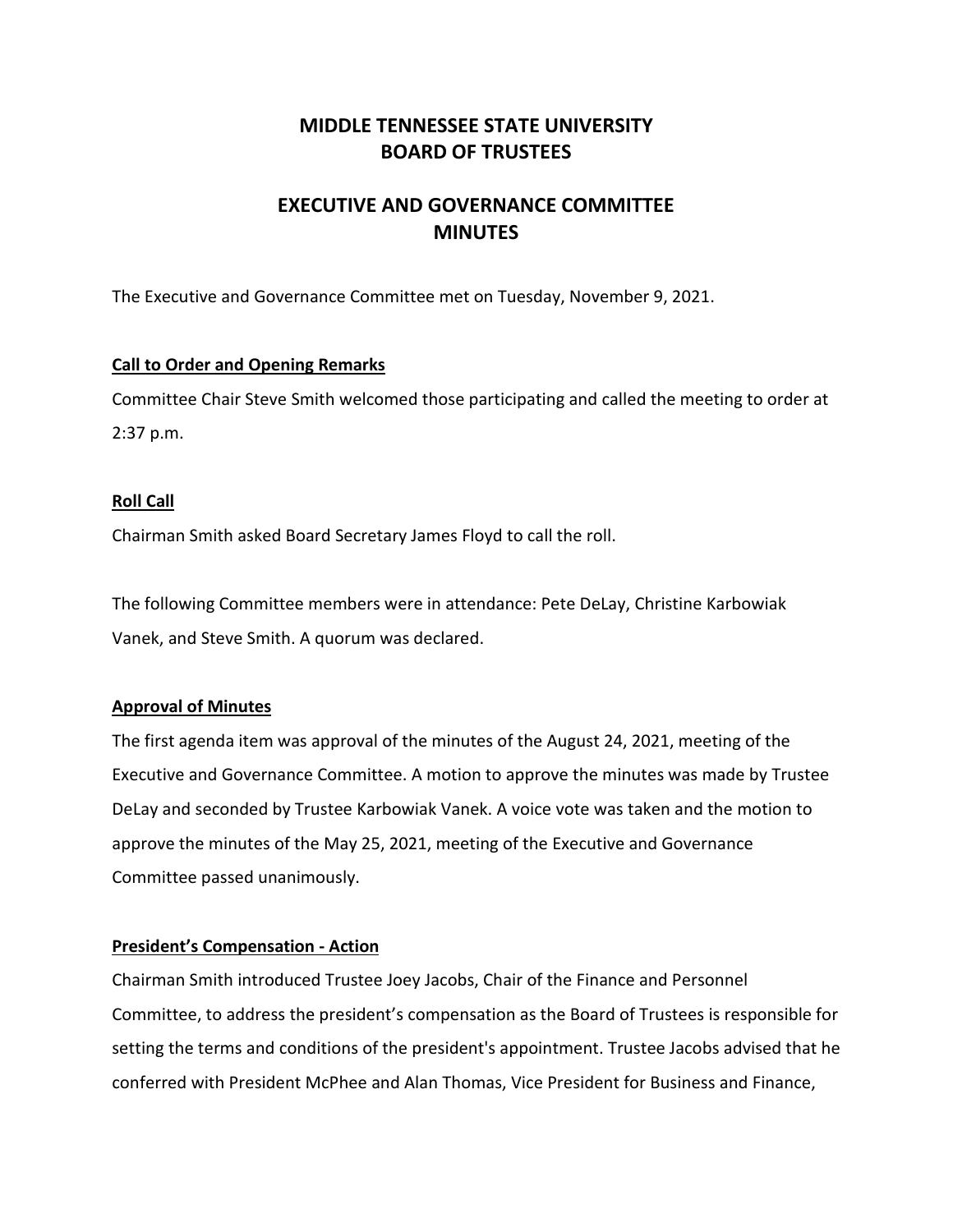over several months to establish a compensation proposal including a salary increase and a one-time bonus.

Trustee Jacobs recommended that Dr. McPhee receive the same 2.7% salary increase as staff, which would increase his salary from \$414,750 to \$425,950 rounded up. Also, in acknowledgement of Dr. McPhee's performance especially considering the pandemic, Trustee Jacobs recommended a one-time bonus of \$25,000, which is equal to 6% of his current base salary. Trustee Jacobs confirmed that these amounts are within budget and comply with the terms and conditions of Dr. McPhee's employment contract.

A motion was made by Trustee Karbowiak Vanek and seconded by Trustee DeLay to approve Trustee Jacob's recommendation. A voice vote was taken and the motion to approve the recommended salary increase and one-time bonus for the president passed unanimously.

#### **Discussion of 2021 Self-Evaluation Results, Action for Improvement - Information**

Chairman Smith opened a discussion on the Board's self-evaluation survey results for the Committee's assessment. Board Secretary Floyd formally presented the survey. He initially reminded the Committee that our accreditation body, SACSCOC, requires the Board to define and regularly evaluate its responsibilities and expectations. The survey constitutes evidence of compliance with this expectation. Board Secretary Floyd indicated that he issued an online, anonymous evaluation survey in October and thanked all ten trustees for completing the survey. He then opened the floor for discussion and consideration of strengths, needs, and any potential action steps for improvement.

Based off the survey results, Trustee Karbowiak suggested that it would be helpful to have refresher training for all Trustees related to board governance and their collective and individual obligations. She submitted that such training could be presented in the first or second quarter of 2022. Dr. McPhee stated he has already discussed this with Board Secretary